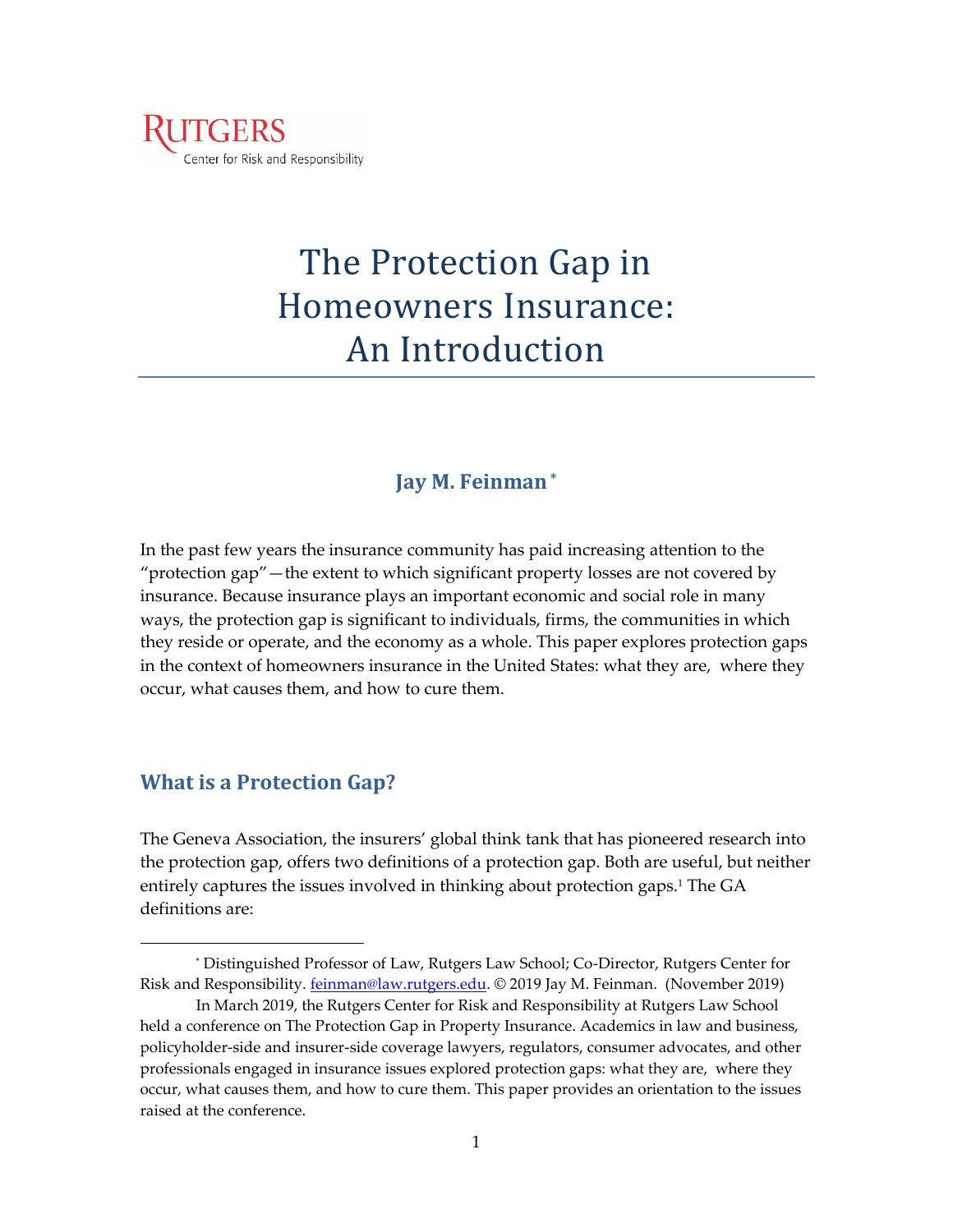- *The risk protection gap*—The difference between total losses and insured losses.
- *The insurance protection gap*—The difference between the amount of insurance that is economically beneficial and the amount of insurance actually purchased.

The *risk protection gap* definition identifies the extent to which insurance is not providing protection, and it is relatively easy to calculate, at the individual and societal levels. After a natural disaster, for example, government and private entities readily can calculate the losses caused that could be covered by available insurance and the amount of insurance paid. (The "losses caused" are limited to ordinarily insurable losses; the owner of a fire-damaged house can insure the cost of repairs and the additional living expense of relocation while repairs are underway, but the real cost of time off from work to deal with contractors is uninsurable.)

The *insurance protection gap* definition introduces an important normative element in its emphasis on economically beneficial insurance, focusing attention on the kind of insurance that *should be* provided and not just the kind of insurance that is in place. Losses derive from risks, but insurance is only one way of addressing risk, and often not the only way or the best way. For some risks, control or mitigation may be superior to insurance. For others, especially highly correlated risks, insurance may be unavailable at a price that potential insureds are willing or able to pay. The insurance protection gap definition forces attention to the process of evaluating particular types of insurance or insurance decisions, because it takes account of the beneficial role of insurance in some circumstances, its limited role in other circumstances, and the potentially negative consequences of insurance, such as in encouraging moral hazard.

But the insurance protection gap definition is incomplete. The concept of insurance that is "economically beneficial" focuses on insurance as a financial transaction of risk transfer entered into by an economically rational policyholder. In fact, that is not the whole story. At the individual level, policyholders have different levels of risk preference and different underlying financial conditions that enable or prevent them from purchasing an appropriate level of insurance. At the societal level, what is economically beneficial for an individual purchaser of insurance may not capture all of the costs and benefits for society as a whole.

More broadly:

## **The protection gap is the difference between the amount of insurance that is in place and the amount of insurance that should be in place.**

Under that definition, how much insurance "should be" in place? The following factors are relevant:

1. The insurance should be of the kind that is or reasonably could be available given the current landscape of homeowners insurance. For example, property damage and loss of use are insurable; emotional harm is not.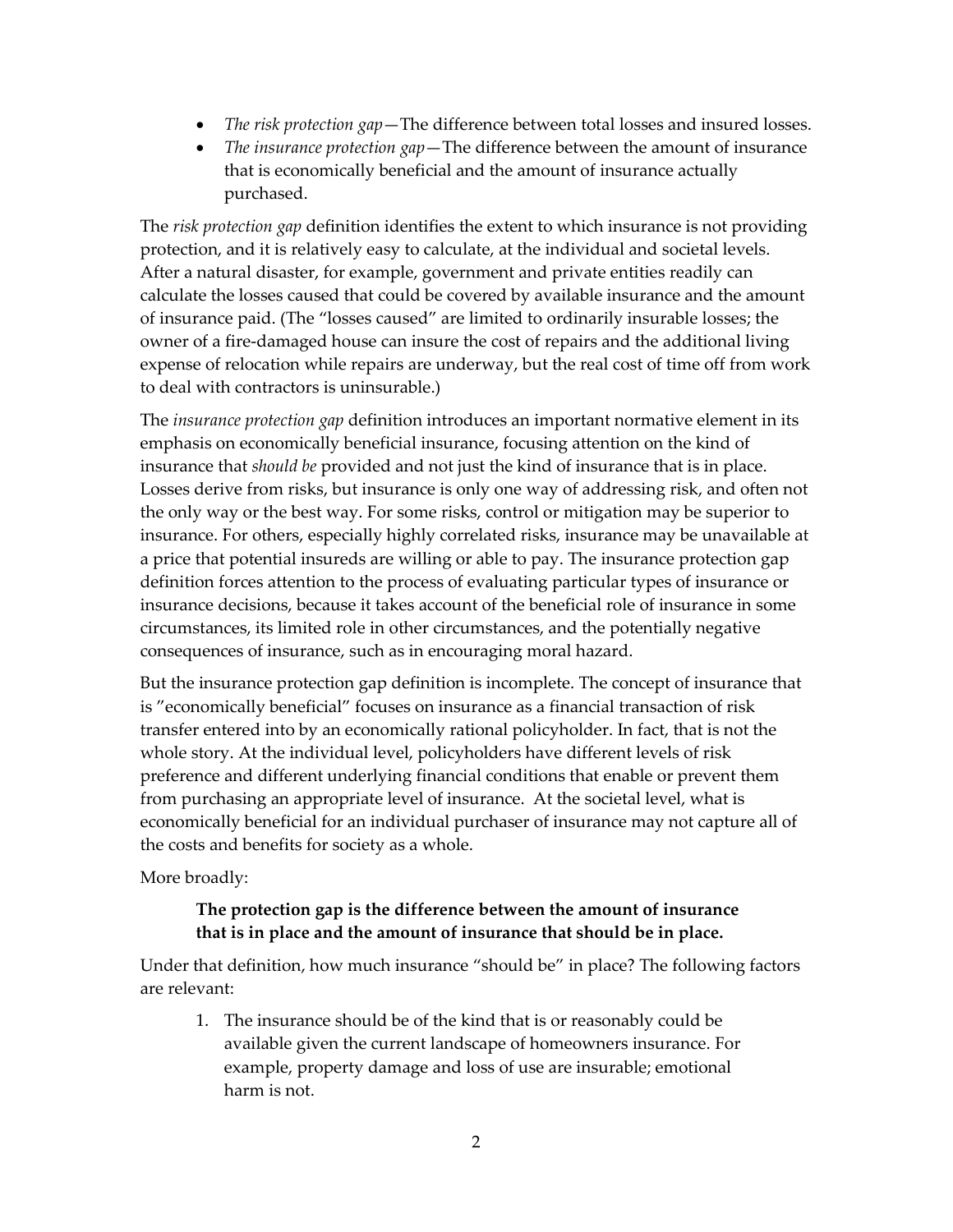- 2. The insurance should accord with policyholders' reasonable expectations. When a policyholder buys a policy, they invest in a relationship of security, a relationship that is formally created by the terms of the policy but that is socially constructed and promoted by insurers as a group, through advertising and otherwise. <sup>2</sup> The reasonable policyholder understands that the relationship does not guarantee coverage for every conceivable loss, but the policyholder has legitimate expectations of broad coverage. Those expectations should be protected as long as they are reasonable.
- 3. The risks covered should be insurable. Insurance has an economic logic based on the law of large numbers that limits reasonable expectations of coverage. For a risk or loss to be insurable, it must meet three requirements. It must be calculable and non-correlated, and it must link cost, price, and demand.<sup>3</sup>
- 4. Even risks that are insurable cannot always be effectively insured. Four other factors should be considered in determining the effective provision of coverage: moral hazard, adverse selection, risk segmentation, and transaction costs.
	- a. Moral hazard arises when the presence of insurance decreases an insured's incentive to protect against a loss or to reduce the cost of a loss.
	- b. Adverse selection refers to the potential for higher-risk policyholders to seek more coverage than lower-risk policyholders.
	- c. Risk segmentation is the process of assigning different risks to different forms of insurance, such as by the type of property insured (e.g., property used for business vs. domestic property) and the type of risk (e.g., fire vs. flood).
	- d. The process of determining whether a loss is covered investigating the underlying facts and applying the policy language to the facts—produces transaction costs, and there may be some cases in which a particular coverage term generates high transaction costs in a large number of cases that render the term so expensive as to be unworkable.
- 5. The insurance should provide positive social effects, such as providing a safety net for communities against social and economic dislocation, fostering homeownership, and expressing community and solidarity.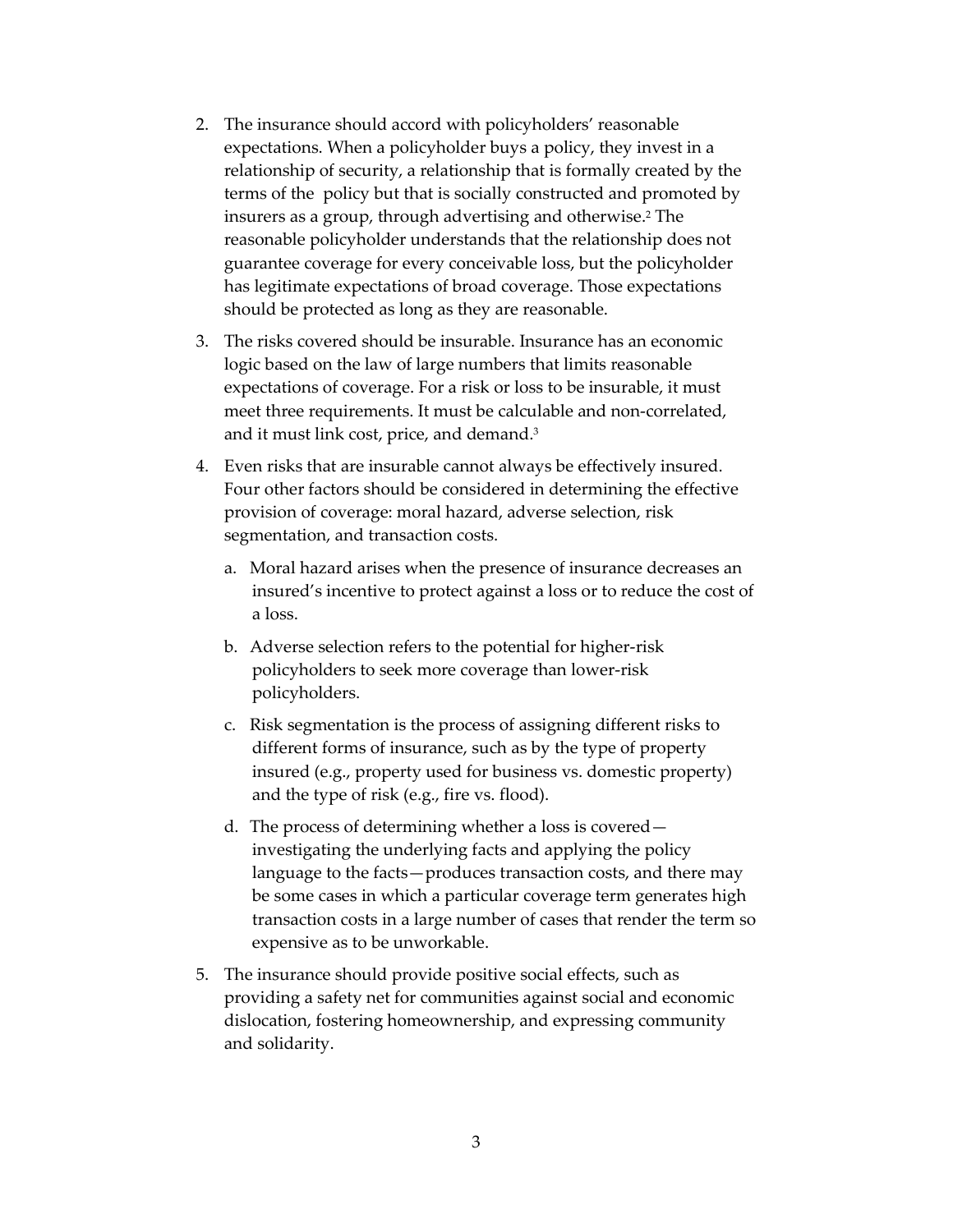The concept of a protection gap is complicated. There are easy examples: The paradigm case of a protection gap arises when a policyholder does not have insurance that is readily available, reasonably priced, easily understood, economically rational, and socially beneficial; low take-up rates for flood insurance in high-risk areas and the purchase of inadequate policy limits under replacement cost homeowners insurance policies are common examples. But beyond those examples, the definition of the concept cannot be separated from the causes and consequences of protection gaps, and those causes and consequences need to be considered in describing instances of protection gaps and cures for them.

# **Where Do Protection Gaps Occur?**

The protection gap takes several forms.

- *Entirely uninsured.* The property owner lacks insurance for all risks.
- *The underinsurance gap.* The policyholder has coverage, but in an amount that is less than the extent of actual or potential losses.
- *The risk protection gap.* The policyholder is insured, but certain risks are not covered.
- *The coverage gap.* The policyholder is insured, a risk is covered, but coverage is subject to other limitations. Limitations or restrictions in the insurance policy other than the exclusion of risks prevent full coverage for actual or potential losses.
- *The claiming gap.* The insurance in place potentially covers risks and losses, but factors in the claim process result in a failure to pay fully.

Because the protection gap is best defined as the difference between the amount of insurance that is in place and the amount of insurance that should be in place, not every gap in coverage constitutes a protection gap. But there are familiar examples that illustrate the different types of protection gaps.

### **Entirely uninsured**

This category includes instances in which a property owner lacks insurance coverage for all risks related to the property, even though homeowners insurance is available.

Much of the protection gap literature addresses the protection gap in developing economies, where a large portion of the gap may arise because of the lack of insurance available for risks. The situation in developed economies with mature insurance markets is different. The US property insurance market in general is available to property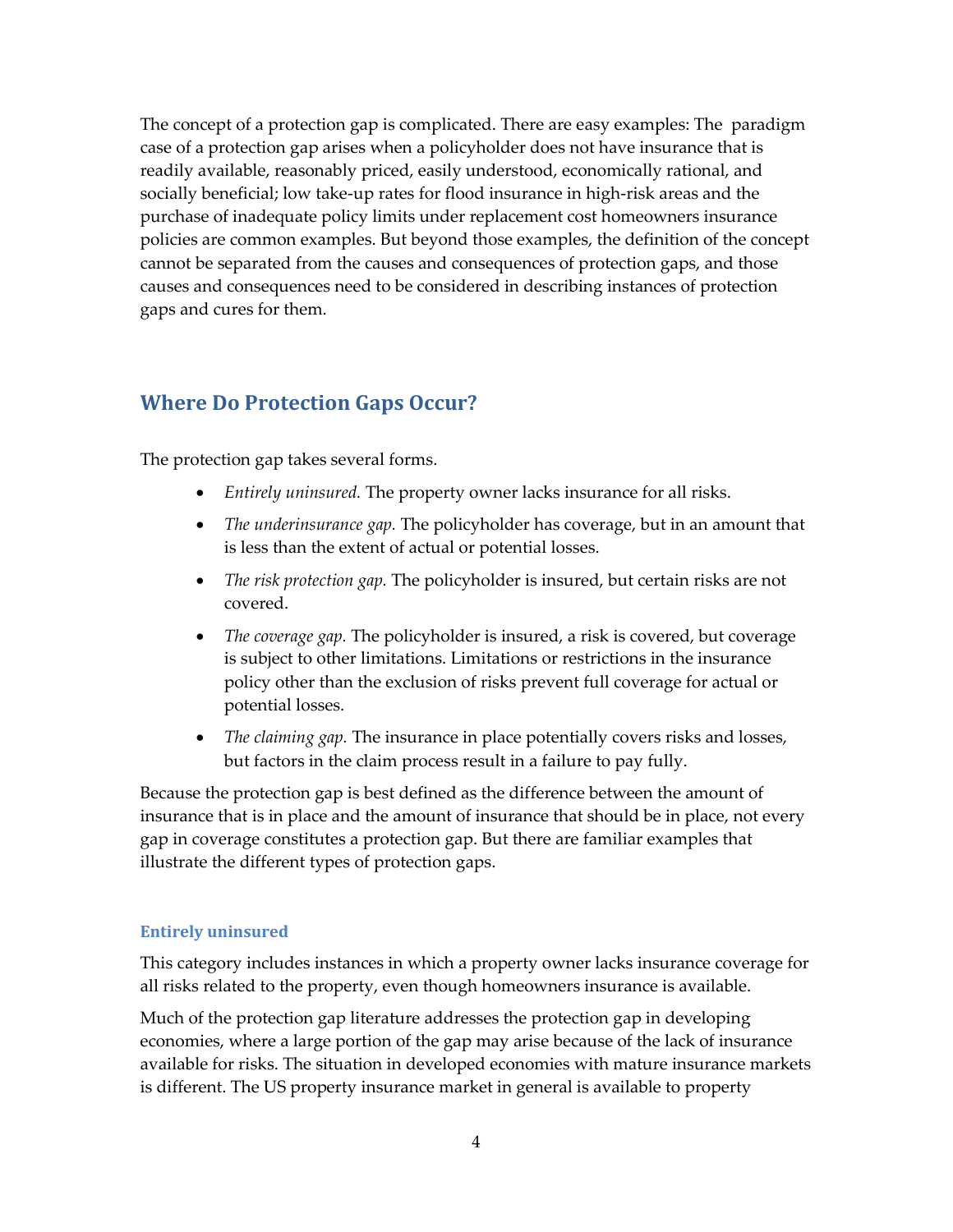owners, so a protection gap because a potential class of policyholders is entirely uninsured does not exist.

As a result, about only about 5 percent of US homes are uninsured.<sup>4</sup> In part this is driven by the requirements of mortgage lenders and the federal mortgage programs, which require insurance. Presumably most of the uninsured homes are older homes for which there is no present mortgage and, especially for older residents, the cost of insurance may be a significant factor in failing to insure.

In some cases, however, insurance may be unavailable for some property owners. Risk factors such as a history of frequent, high-value claims or unusual hazards, for example, may make an individual home uninsurable.<sup>5</sup> Increasingly location may make all homes in an area uninsurable; after the California wildfires of 2015-2017, insurers have been less willing to write new policies or offer renewals in areas prone to wildfire.6 In many cases, a property that is uninsurable in the ordinary private market may be eligible for insurance under a state's residual market mechanism, such as a FAIR plan, or in the surplus lines market.

#### **The underinsurance gap**

Often a policyholder has coverage but in a dollar amount that is less than the extent of actual or potential losses. The underinsurance gap may be one of the largest instances of the protection gap. Until the 1990s, guaranteed replacement cost coverage was common, ensuring that coverage would be available for the entire cost of rebuilding even in the case of a total loss; now it is the exception. As a result, most homes are insured for less than the cost to rebuild, because even replacement cost coverage is subject to policy limits that are likely to be too low.

One source of the underinsurance gap is the failure of insurers to provide accurate and up-to-date estimates of replacement cost. Homeowners almost always rely on insurers' estimates, and because of inadequacies in the software used to estimate costs and incentives for insurers and agents, underinsurance often occurs. <sup>7</sup>

Some examples:

- Three of every five homes in America are underinsured by an average of 20 percent less than full value, according to analytics firm CoreLogic, whose software is a widely used tool for estimating replacement cost. 8
- A year after the North Bay wildfires in California, 66% of survey respondents who knew if they had enough insurance to cover the cost of repairing, replacing or rebuilding their home, reported being underinsured, according to a United Policyholders survey.<sup>9</sup>
- Following the 2007 wildfires, the California Department of Insurance found that even though many homeowners bought coverage higher than the policy limit recommended by their insurer, more than half still were underinsured.10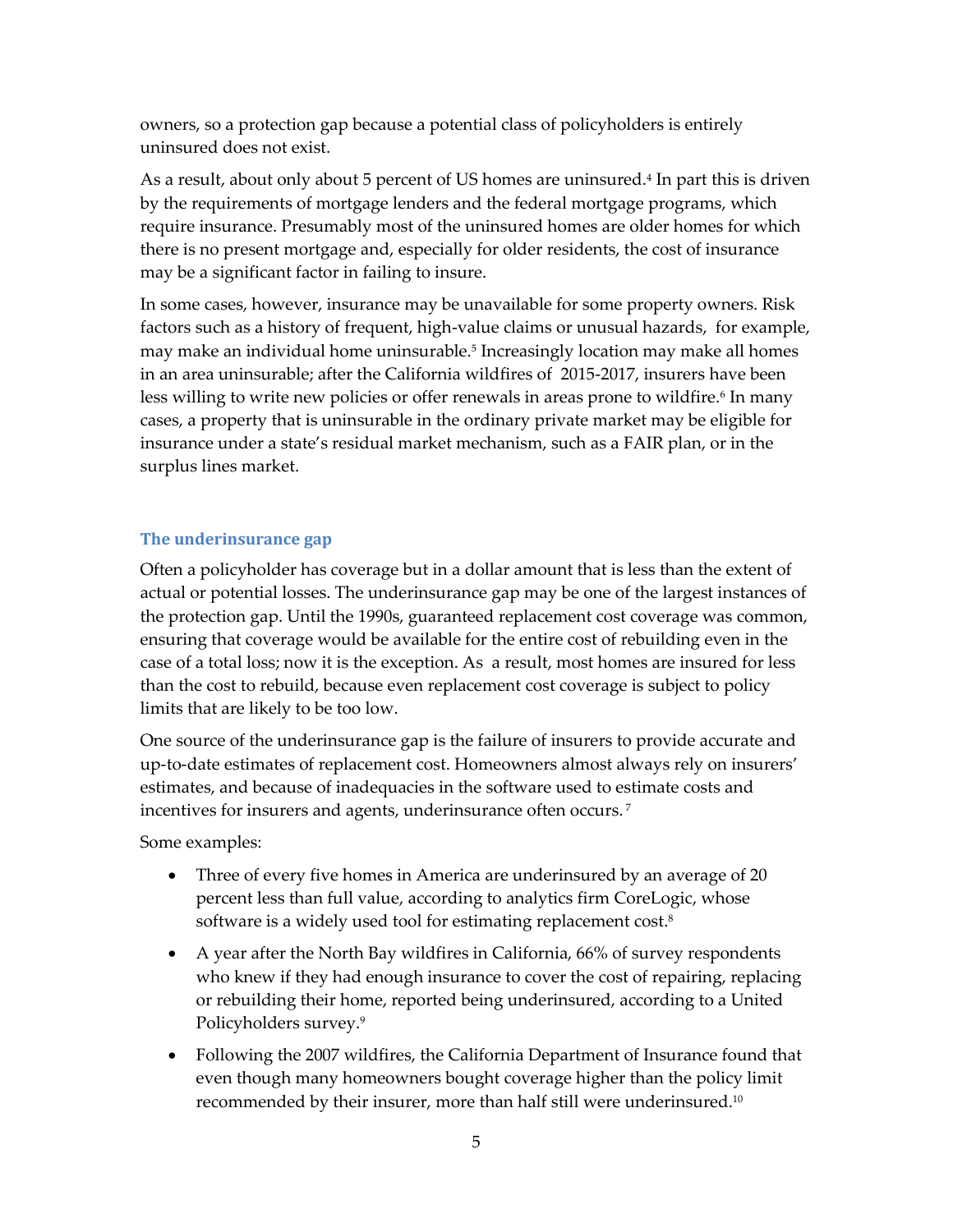The under-insurance gap is even more likely to occur following natural disasters or other occasions of widespread loss, for two reasons.

First, policies in risk-prone areas increasingly contain special deductibles or policy limits that reduce the coverage limits available. Hurricane deductibles or windstorm or wind/hail deductibles often are included, increasing the deductible for such losses from 1 percent of a home's insured value to 5 percent or higher.<sup>11</sup> In extreme cases, an endorsement limits coverage for wildfire losses to \$5,000.<sup>12</sup>

Second, following a disaster such as a hurricane or wildfire, the cost of repair or rebuilding usually rises dramatically because of demand surge—increased demand for a limited supply of labor and materials.

#### **The risk protection gap**

The risk protection gap arises when insurance in place does not cover certain risks. Most homeowners insurance policies are all-risk policies, with a basic promise to cover all risks but with many risks actually excluded, which is why the industry prefers to call the policy "open perils" rather than "all risk."

The best-known examples are risks from natural disasters such as floods, earthquakes, or windstorms. Such risks are regarded as uninsurable under ordinary coverage because they are correlated and potentially very large, so they are excluded from homeowners policies. Residual market mechanisms to fill the resulting gaps are created by public or public-private entities such as the National Flood Insurance Program and the California Earthquake Authority. But relatively few consumers take advantage of the residual policies because they do not know the policies are needed or available, because of poor decision making that underestimates the risk of catastrophe, or because they consider the policies too expensive, leaving a significant gap. In hurricane-prone south Florida, for example, penetration of NFIP flood insurance is only 34 percent in Miami-Dade County, 26 percent in Broward County, and 22 percent in Palm Beach County.<sup>13</sup> In areas most affected by recent Category 4 hurricanes Harvey, Irma and Maria, as many as 80 percent of homeowners in Texas, 60 percent in Florida, and 99 percent in Puerto Rico lacked flood insurance.<sup>14</sup> And about 85 percent of California homes lack earthquake insurance.<sup>15</sup>

In other cases risk protection gaps arise because of policy exclusions that cover narrower classes of risks, sometimes with alternative coverage available by endorsement and sometimes not. Water damage is a common example. The water damage exclusion in a typical homeowners policy such as the HO-3 begins by excluding flood in a way that suggests a focus on correlated risk arising from natural disasters: "Flood, surface water, waves, including tidal wave and tsunami, tides, tidal water, overflow of any body of water, or spray from any of these, all whether or not driven by wind, including storm surge." It then goes on to exclude a variety of non-correlated water losses, including sewer backup, overflows from sump pumps, and subsurface water from both natural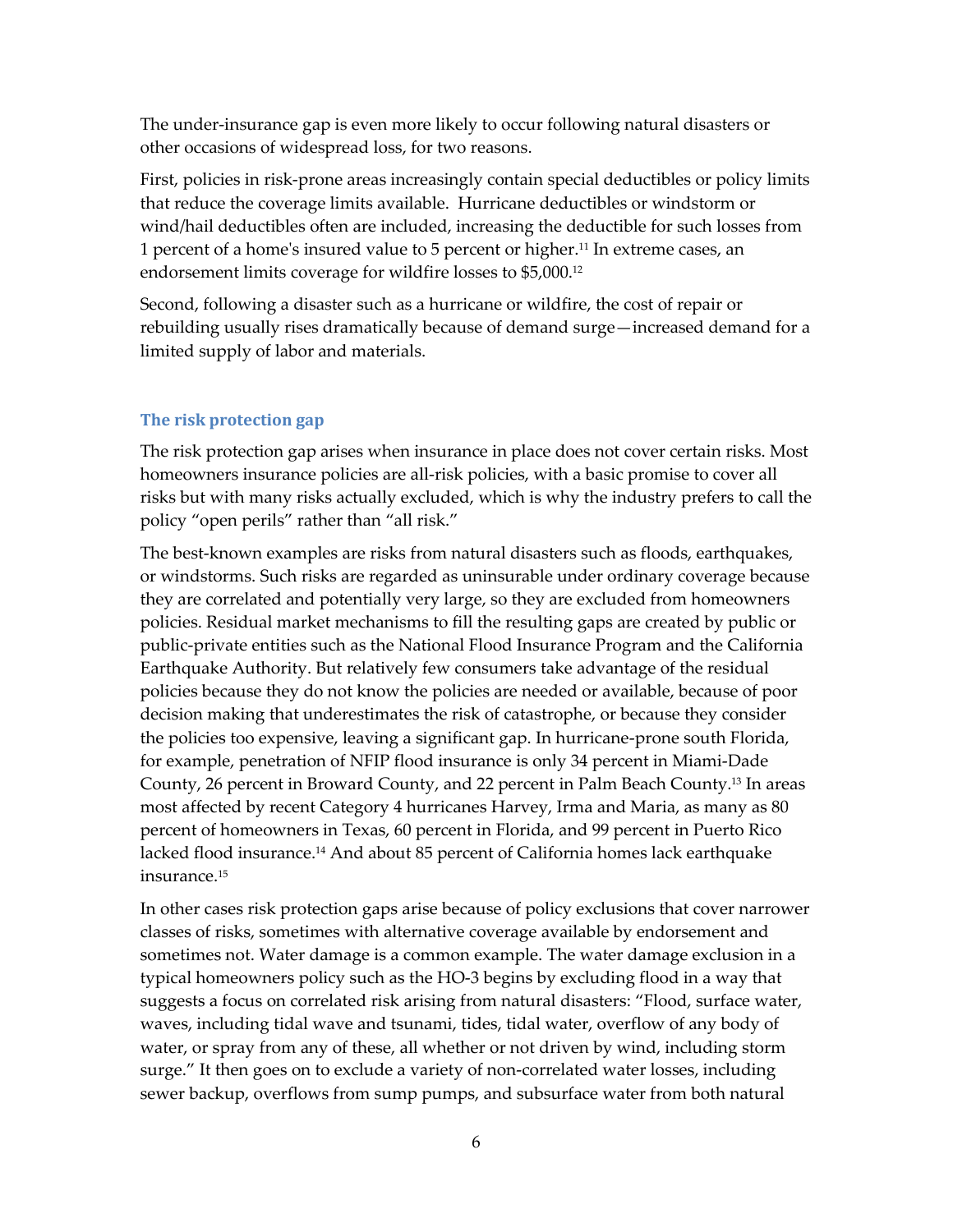causes and broken pipes. Coverage by endorsement is available for some of these losses, such as sewer backup, but the result of the basic policy term and the failure to purchase the endorsement creates a significant risk protection gap for many homeowners.

A different kind of policy term creating a risk protection gap is the anti-concurrent causation clause. In their current, expanded forms, most anti-concurrent causation clauses bar coverage if an excluded cause contributes to a loss "directly or indirectly … regardless of any other cause or event contributing concurrently or in any sequence to the loss … whether or not the loss event results in widespread damage or affects a substantial area." (HO-5) As a result, an event that is caused in part by a covered risk is not covered if an excluded risk contributes in any way to the loss. Hurricane damage caused by wind (covered) and water (excluded) is the obvious example. The result is a gap in coverage even for losses caused by risks that otherwise are within the policy.

#### **The coverage gap**

The coverage gap arises when a policyholder is insured for a proper amount and a risk that causes a loss is covered, but coverage is subject to limitations or restrictions in the policy that prevent full coverage for actual losses.

Any exclusion, limitation, or restriction in a policy can result in a coverage gap, and many of them arise from limitations on payment for a loss.

- Particularly in Midwestern states where wind and hail damage is common, insurers may not offer replacement cost coverage on roofs, instead requiring actual cash value coverage or roof depreciation schedules.
- Similarly, "cosmetic damage endorsements" exclude or limit coverage from damage that arguably affects the appearance but not the function of the property or a specific portion of it.
- Matching disputes have been frequent, in which a part of a building component is damaged (such as part of a roof) and the issue is whether the insurer can pay only to replace the damaged portion or must pay to replace the entire component so the damaged portion matches the undamaged portion. Insurers have broadened policy language to make clear that they "will not pay to repair or replace undamaged property due to mismatch between undamaged and new material used to repair or replace damaged material."<sup>16</sup>
- Many policies contain terms barring or limiting in amount the expense in the frequent event that an ordinance or law, such as an updated building code, increases the cost of repairing or rebuilding a house.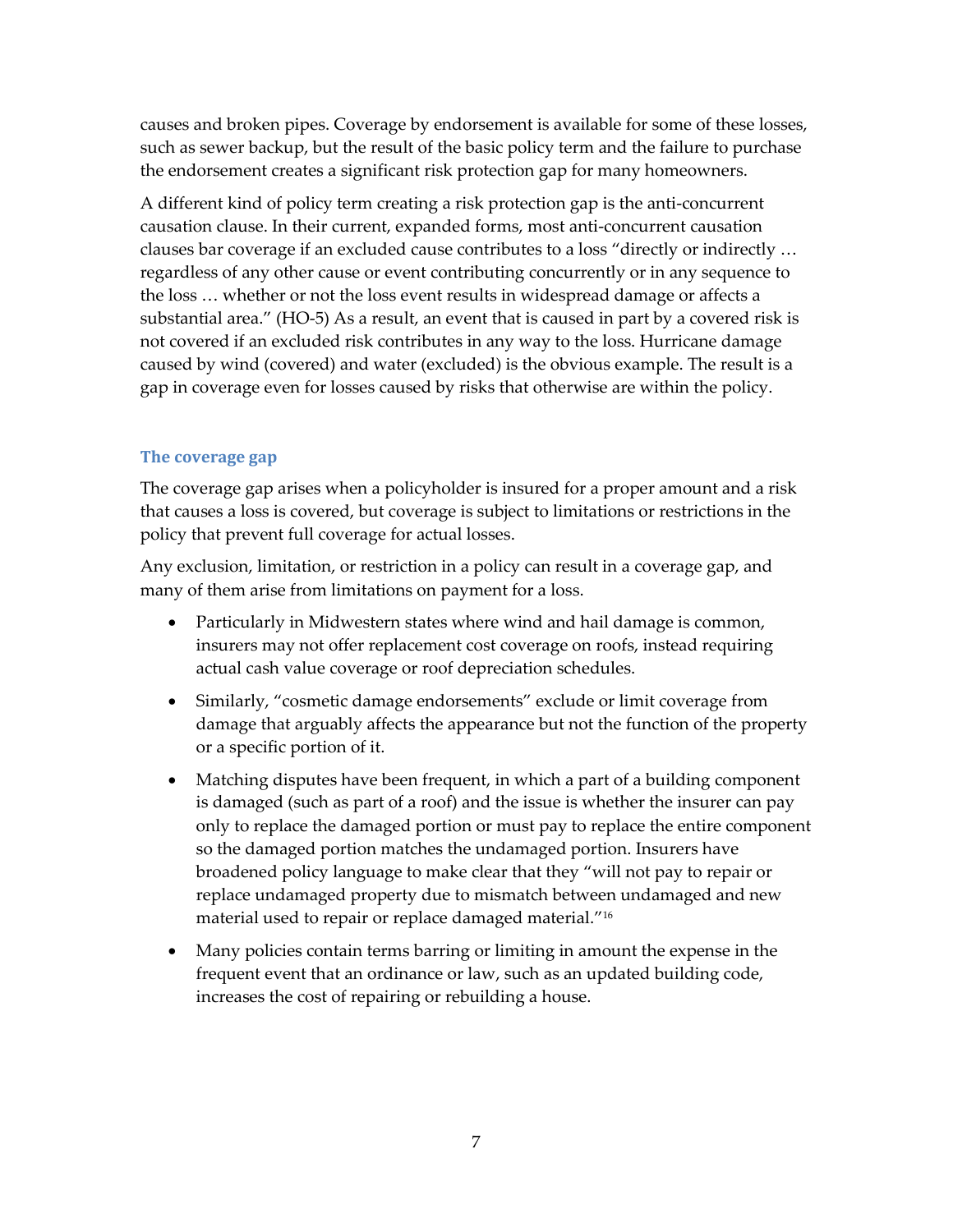## **The claiming gap**

Under any of the definitions of the protection gap, the assumption is that the amount of insured losses is relatively fixed, and that coverage equates to payment. But even where coverage is in place, there are factors in the claim process that can result in the failure to pay and therefore a gap in protection.

On the policyholder side, the factors are captured in the well-known concept of the dispute pyramid.<sup>17</sup> Of all covered losses (the base of the pyramid), only some are actually paid, due to filters that cause the pyramid to narrow as losses proceed through the process to eventual payment of a smaller number of claims at the top of the pyramid.

- Policyholders first must recognize they have a covered claim.
- If they contact their insurer and the insurer responds that the claim is not covered, or if the insurer offers an amount in settlement, they may defer to the insurer's expertise.
- Policyholders may not seek professional help, they may find the transaction costs of doing so are unjustified in small claims, or they may be willing to resolve claims for less than full value because of the financial and emotional toll of delay.

On the company side, failure to pay claims at less than full value may be due to bureaucracy, claims personnel's lack of knowledge of the terms of policies, or worse. The "worse" is the potential mismatch of incentives in an organization; customer service that aids reputation and retention are important, but so is the need to limit claim costs. If the claim process is perceived as a profit center, claims can be underpaid in ways large and small, incidental and institutional.<sup>18</sup>

# **What Causes Protection Gaps?**

The pioneering work on protection gaps by the Geneva Association included study of insurance in developing and mature economies around the world. The causes of protection gaps differ greatly in different nations.

In developing and emerging markets in particular, underinsurance reflects the still-low levels of risk awareness and risk culture, also attributable to institutional legacies and inherent cultural peculiarities such as decades of state monopolies (e.g. in China and India) and cultural or religious reservations towards the very concept of insurance (such as in the Islamic world). . . Affordability is another major reason for underinsurance. . . In developing and emerging markets, especially, immature regulatory and legal frameworks are an important impediment to insurance market development.<sup>19</sup>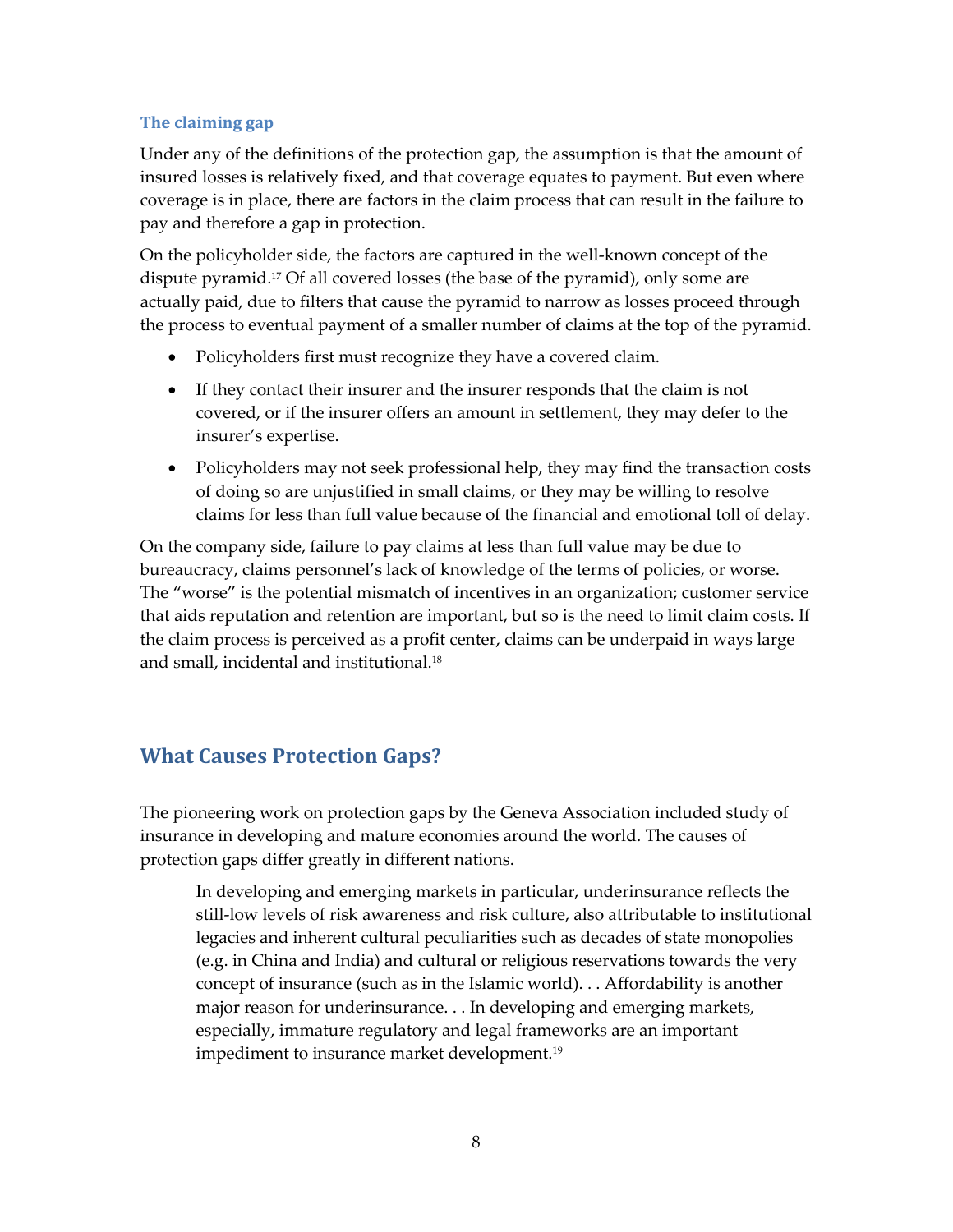The focus here is on homeowners insurance in the United States, so these broad social and economic factors are not particularly relevant. Instead, the causes of and cures for protection gaps can be thought of as arising from two very general factors.

First, insurance primarily is bought and sold on the private market, so protection gaps arise when potential purchasers are unable or unwilling to buy available insurance that is adequate to their needs, or when imperfections in the market limit the optimal, effective distribution or purchase of such insurance.<sup>20</sup>

Second, the insurance market, like all markets in developed economies, is constituted and regulated by government. Protection gaps arise when government regulation fails to correct for market failures and to supplement the operation of the market in the service of nonmarket goals.

#### **Market failures**

In some cases risks are simply uninsurable, or uninsurable at a price that produces effective demand, typically because they are potentially large and correlated, as with damage from earthquakes. In those cases, the private market will produce gaps that must be filled, if at all, by government.

For risks that are potentially insurable, a principal cause of protection gaps is insurers' failure to provide adequate information about risks and insurance and consumers' inability or difficulty to access and process the information. Traditionally, analysis of this category has focused on the different levels of knowledge between consumer and insurer and on consumers' ability and willingness to invest in search costs. Homeowners insurance is complex and technical, insurers provide limited information prior to purchase, and most policyholders are unable or unwilling to obtain all the information needed to make a considered judgment about purchase or to process that information if they do obtain it.

More recently there has been a focus on behavioral factors that affect purchase. Consumers are likely to focus on small, salient risks and discount infrequent but potentially catastrophic risks, so they may over-invest in protecting against small losses. As a result, many consumers spend their insurance dollars on guarding against small risks by having a low-deductible policy, for example, while creating a significant protection gap by failing to insure for large risks, such as failing to buy flood insurance or broad replacement cost coverage.

A reflection of these market failures is that consumers' purchasing decisions in the market for personal lines insurance such as homeowners insurance is dominated by price, with much less attention paid to coverage and quality. Because of the focus on price rather than coverage, insurers are driven to compete on price by offering policies that create underinsurance gaps, risk protection gaps, and coverage gaps.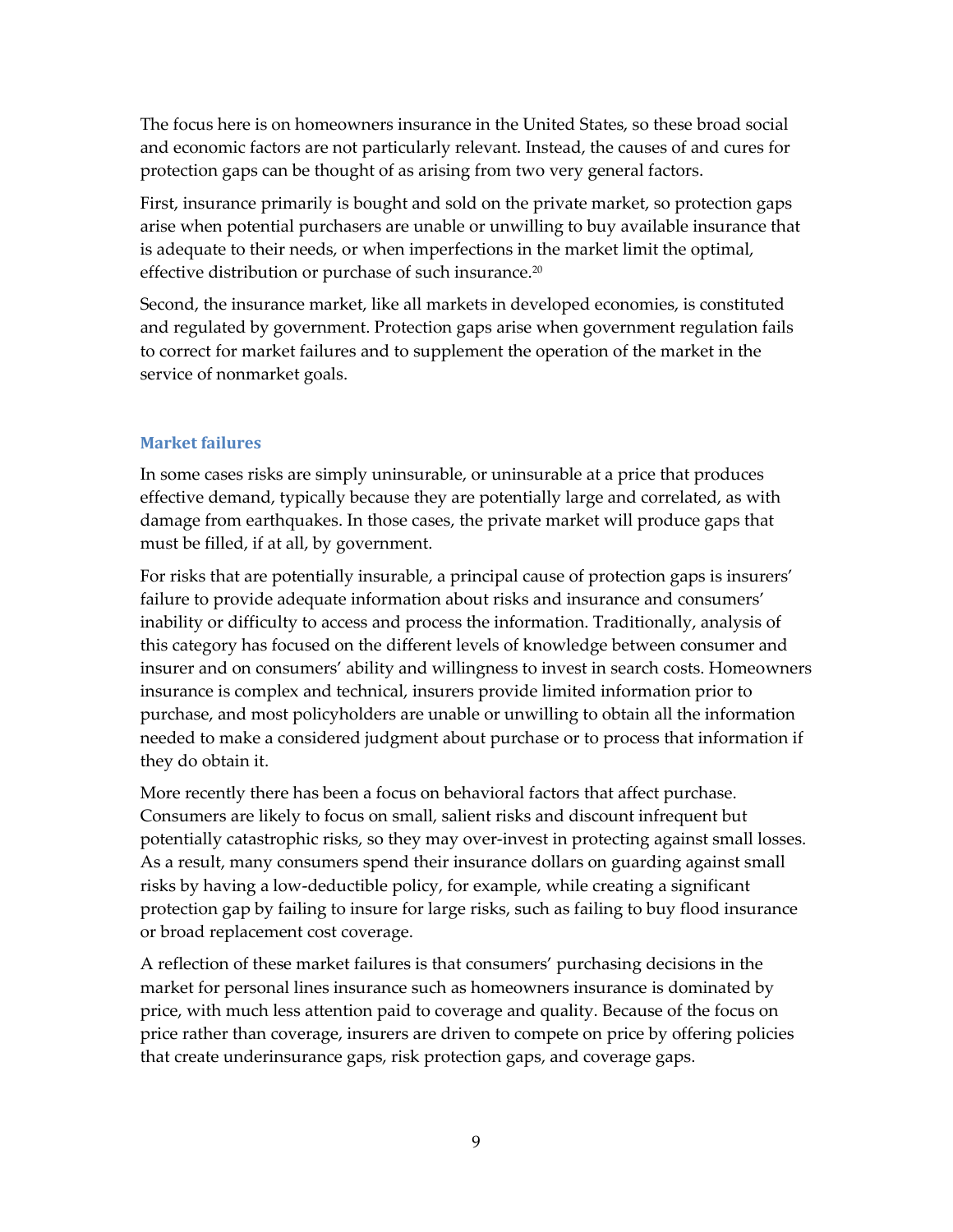#### **Regulatory failures**

Although insurance is a market good, its provision and operation only is possible because of government intervention. At a basic level government intervention establishes the market, for example by providing for the enforceability of agreements and the institutional forms through which insurance is sold.

One form of regulation aims to improve the operation of the market; a common example includes steps to improve the information available to consumers who are purchasing insurance. Where regulation fails to mandate, structure, or provide the relevant information in a form that consumers can absorb and use, protection gaps are likely to be exacerbated.

Another form of regulation accepts that the market for insurance never will produce optimal results, so it aims both to substitute for the market in providing economically rational results and to achieve goals not captured in the market. Mandating coverage that an economically rational consumer would buy, but which many consumers fail to buy, is an example of a market-correcting function of regulation. Important among nonmarket goals are protecting the legitimate expectations of policyholders and advancing the positive social benefits of insurance. Where regulation fails to substitute for or supplement the market, protection gaps such as the risk protection gap or the coverage gap that the market produces are at least not corrected and likely to be made worse.

Regulation is essential to the creation and operation of insurance markets. But regulation that is too lax, too rigorous, or improperly directed produces protection gaps. The failure to effectively police market conduct erodes trust and creates gaps in coverage that has been purchased but is not given effect. Conversely, excessive regulation, such as through improperly mandating terms, increases the cost of insurance, potentially decreasing demand and producing protection gaps. Where regulation fails in its market-correcting and market-supplementing functions, protection gaps occur.

## **What are the Cures for Protection Gaps?**

The causes of protection gaps suggest their cures. The market for insurance needs to be improved, through regulation or otherwise, and the market needs to be supplemented, so that nonmarket values are served.

A first step in curing protection gaps that result from factors impeding an effective market is to improve information available to consumers. For the market to achieve optimal results, when consumers shop for and purchase insurance they must have access to good information about the extent of coverage provided by different policies, the price of that coverage, and the quality of insurance companies offering the coverage. Useful information includes the terms of a well-organized, plain-language policy,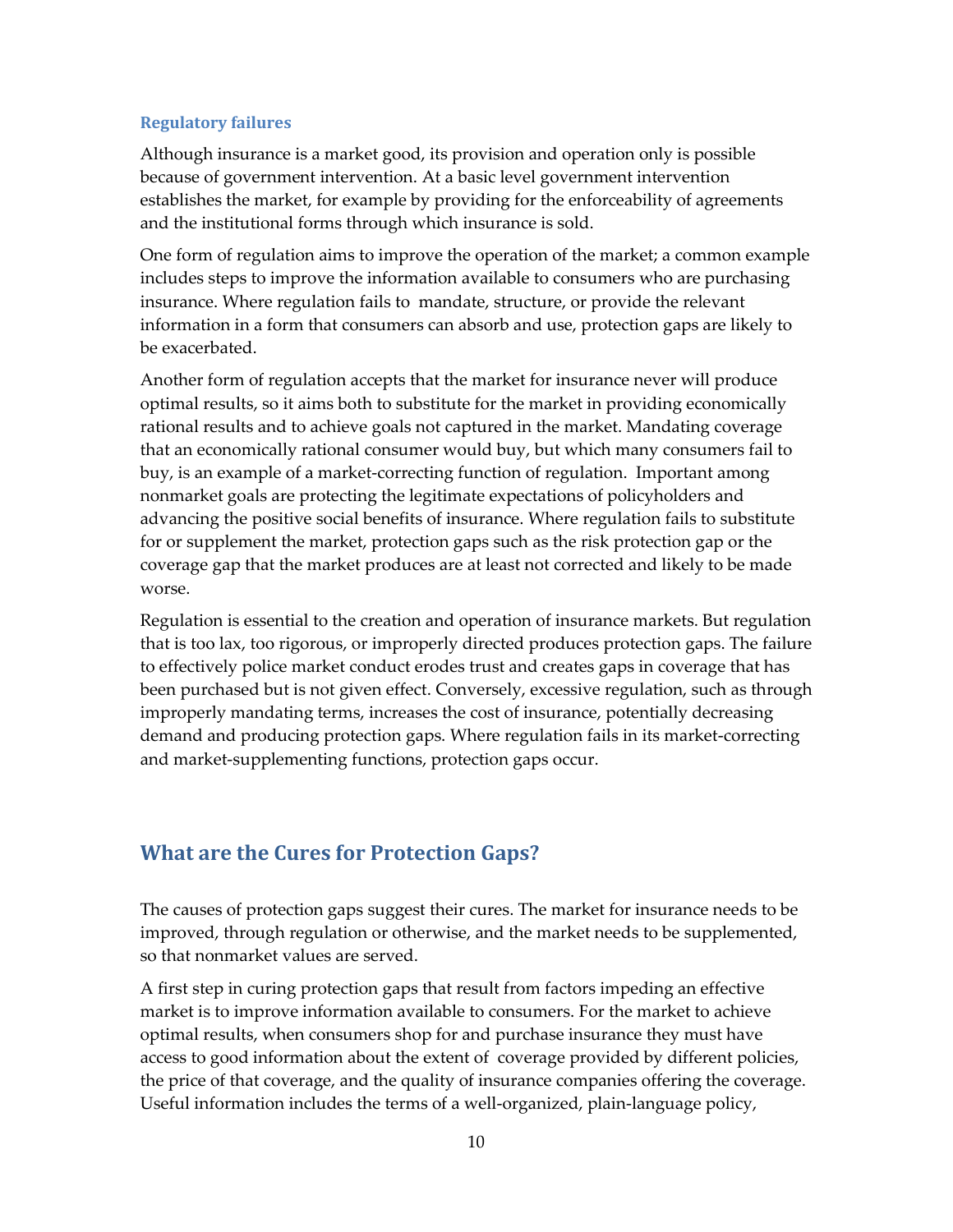accessible summaries of the terms that are most important to consumers, and policy comparison tools that enable consumers easily to compare key terms of policies. Currently consumers have adequate information only about price, which causes them to make buying decisions that result in a protection gap. Better information also affects policyholders' decisions about risk after they have purchased policies and it empowers them in the event of a claim, potentially reducing the claiming gap.

These corrections to the market could come from market forces themselves. Some insurers may improve consumer information about coverage and quality because they see a competitive advantage in doing so. Elements of the much-touted rise of insurtech in underwriting and distribution aim to address the shortcoming of legacy systems. But more likely cures come from market-correcting and market-supplementing actions by state regulators.

In one of its most important functions, government regulation cures protection gaps that result from lack of public trust by regulation that establishes the solidity of the private market. Licensing of insurance companies, rate regulation, solvency regulation, and guaranty funds are essential to the operation of the market and avoid a protection gap that would arise from insolvent insurers.

Government also encourages or mandates participation in the market, such as requiring insurance for federally insured mortgages and in high-risk flood zones. In residential property insurance generally and in the catastrophe area in particular, government often is the insurer of last resort where the market fails, through residual market mechanisms such as FAIR plans, the National Flood Insurance Program, the Texas Windstorm Insurance Association, and the California Earthquake Authority.

Regulation also can improve the operation of the market. The market does not provide adequate information about coverage for consumers to make informed choices, but government can mandate disclosure and prescribe its forms in ways that can improve consumer decision making. Mandating well-organized, plain-language polices, providing summaries of policy terms and comparison tools, and publishing claims data that provide realistic measures of insurer quality, are possible and in some cases in effect by state insurance departments.<sup>21</sup>

Regulation also addresses protection gaps by responding to the inability of the market to provide adequate coverage. Because of consumers' limitations in processing information about the complexities of insurance, the market for insurance, like other consumer markets, cannot be perfected by providing more information to consumers. Therefore, many protection gaps only can be filled by direct regulation of insurance policy terms. Not every coverage shortfall is a protection gap; insureds differ in what kind of insurance they need, want, or are willing to pay for. But, for example, for homeowners insurance to serve its purpose of providing basic financial security, all homeowners need certain basic coverage, which regulators mandate through such devices as setting minimum coverage standards, of which the New York Standard Fire Policy is the most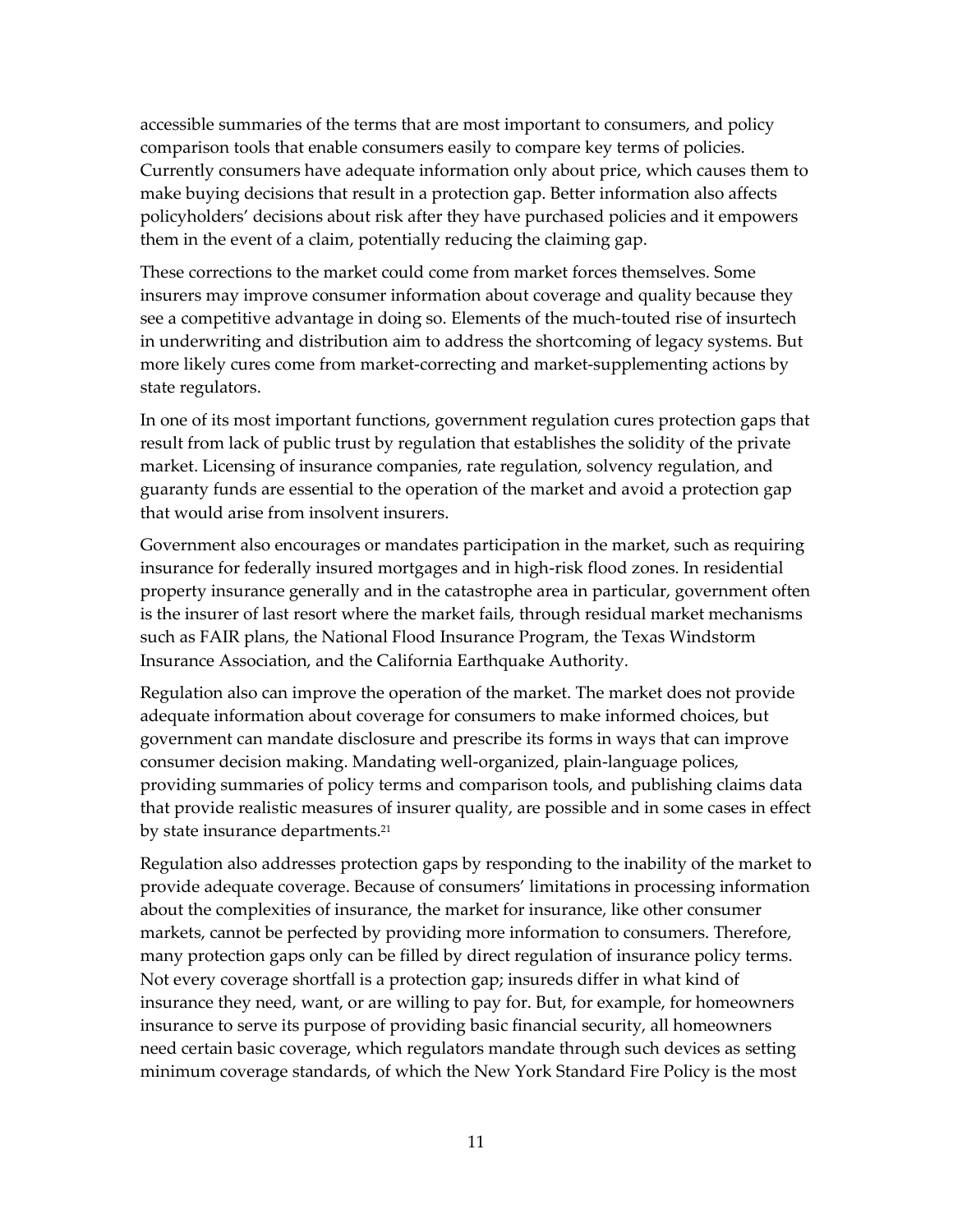famous example, or by more specific mandates. Examples of specific mandates that avoid protection gaps include, among many others: 22

- Law and ordinance coverage as a required element in a replacement cost policy.
- Required minimum limits for additional living expense.
- Standards for calculating policy limits to preclude an underinsurance gap in replacement cost policies.

Finally, regulation potentially limits the claiming gap by establishing reasonable claims handling standards and providing effective remedies for improper claims handling practices.<sup>23</sup> For example, regulation can mandate the information insurance companies must provide to policyholders when a claim is filed, reasonable time limits for filing claims and, in case of a dispute, for filing litigation against the insurance company, and effective remedies where an insurer acts unreasonably in the claims process.

# **Conclusion**

The concept of a protection gap has become widespread in discussions about insurance. Addressing gaps and improving insurance requires clarity—clarity about what is a protection gap, where protection gaps occur, and what are the causes and cures of protection gaps. This paper frames the discussion of those issues.

One of the potentially significant features of discussion of protection gaps is that it may reshape debates about insurance and the positions of participants in those debates. Often discussion of insurance issues has resulted in predictable positions—consumer advocates versus insurance companies, insurer-side coverage lawyers versus policyholder-side lawyers, and so on. A common thread in the protection gap discussion is that insurance consumers need to be better informed about their insurance, and if they are better informed, they will buy more insurance and better insurance, with "more" and "better" likely coming at higher prices. In that way, the interests of policyholders and insurers converge for the greater social good.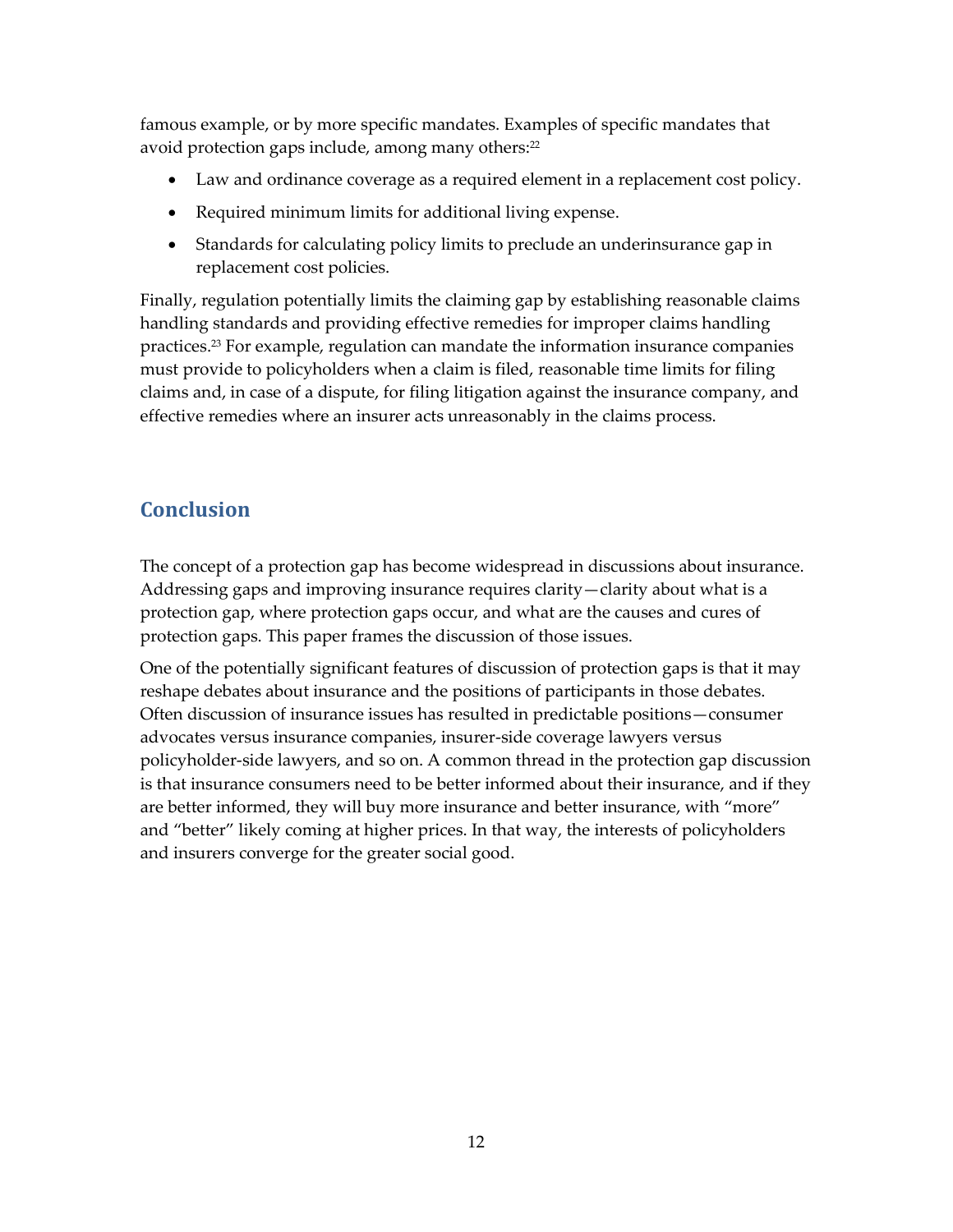[20180711-story.html](https://www.sun-sentinel.com/business/fl-bz-do-you-have-enough-property-insurance-20180711-story.html); Klein, Minding the Protection Gap, 42-43

<sup>12</sup> Farmers Insurance Policy Endorsement J6965A.

<sup>19</sup> Geneva Ass'n, The Global Insurance Protection Gap 8 (2014).

<sup>1</sup> See Geneva Ass'n, Understanding and Addressing Global Insurance Protection Gaps (2018); Lloyd's, A World at Risk: Closing the Insurance Gap (n.d.); Bermuda:Re/insurance+ILS, The Protection Gap (2017).

<sup>2</sup> Jay M. Feinman, Contract and Claim in Insurance Law, 25 Connecticut Insurance law Journal 159 (2018).

<sup>&</sup>lt;sup>3</sup> Mark Geistfeld, Interpreting the Rules of Insurance Contract Interpretation, 68 Rutgers University Law Review 371 (2015).

<sup>4</sup> [https://www.iii.org/insuranceindustryblog/how-many-homes-are-insured-how-many-are](https://www.iii.org/insuranceindustryblog/how-many-homes-are-insured-how-many-are-uninsured/)[uninsured/](https://www.iii.org/insuranceindustryblog/how-many-homes-are-insured-how-many-are-uninsured/)

<sup>5</sup> [http://www.homeinsurance.org/home-insurance-guide/chapter-8-what-can-make-you](http://www.homeinsurance.org/home-insurance-guide/chapter-8-what-can-make-you-ineligible-for-homeowners-insurance/)[ineligible-for-homeowners-insurance/](http://www.homeinsurance.org/home-insurance-guide/chapter-8-what-can-make-you-ineligible-for-homeowners-insurance/)

<sup>6</sup> Calif. Dep't of Insurance, The Availability and Affordability of Coverage for Wildfire Loss in Residential Property Insurance in the Wildland-Urban Interface and Other High-Risk Areas of California (2018).

<sup>7</sup> See Kenneth S. Klein, Minding the Protection Gap: Resolving Unintended, Pervasive, Profound Homeowner Underinsurance, 25 Ct. Ins. L. J. 35, 60-80 (2018-19).

<sup>8</sup> [https://www.sun-sentinel.com/business/fl-bz-do-you-have-enough-property-insurance-](https://www.sun-sentinel.com/business/fl-bz-do-you-have-enough-property-insurance-20180711-story.html)

<sup>9</sup> <https://www.uphelp.org/data-collection-surveys>

<sup>10</sup> Klein, Minding the Protection Gap, 40-41.

<sup>&</sup>lt;sup>11</sup> III, Background on: Hurricane and windstorm deductibles, available at

<https://www.iii.org/article/background-on-hurricane-and-windstorm-deductibles>

<sup>13</sup> <https://www.iii.org/fact-statistic/facts-statistics-flood-insurance>

<sup>14</sup> [https://www.mckinsey.com/industries/financial-services/our-insights/insuring-hurricanes](https://www.mckinsey.com/industries/financial-services/our-insights/insuring-hurricanes-perspectives-gaps-and-opportunities-after-2017)[perspectives-gaps-and-opportunities-after-2017](https://www.mckinsey.com/industries/financial-services/our-insights/insuring-hurricanes-perspectives-gaps-and-opportunities-after-2017)

<sup>15</sup> [https://www.insurance.ca.gov/0400-news/0200-studies-reports/0300-earthquake](https://www.insurance.ca.gov/0400-news/0200-studies-reports/0300-earthquake-study/upload/EQEXP2018SummaryWA.pdf)[study/upload/EQEXP2018SummaryWA.pdf](https://www.insurance.ca.gov/0400-news/0200-studies-reports/0300-earthquake-study/upload/EQEXP2018SummaryWA.pdf)

<sup>&</sup>lt;sup>16</sup> Cited in American Family Mutual, cited in Trudel v. Am. Family Mut. Ins. Co., No. CV-12-1208-PHX-SMM, 2014 WL 4053405, at \*2 (D. Ariz. Aug. 15, 2014). See Matching in Replacement Cost Homeowners Insurance Policies, available at

[https://www.uphelp.org/sites/default/files/publications/matching\\_memo\\_4-2016\\_to\\_post.pdf](https://www.uphelp.org/sites/default/files/publications/matching_memo_4-2016_to_post.pdf)

<sup>&</sup>lt;sup>17</sup> William L.F. Felstiner, Richard L. Abel & Austin Sarat, The Emergence and Transformation of Disputes: Naming, Blaming, Claiming, 15 Law & Society Review. 631 (1980).

<sup>&</sup>lt;sup>18</sup> See generally Jay M. Feinman, Delay, Deny, Defend: Why Insurance Companies Don't Pay Claims and What You Can Do About It 56-120 (2010).

 $20$  The Geneva Association has analyzed supply-side and demand-side factors, Understanding and Addressing Global Insurance Protection Gaps, and the "pentagon" of insurance demand, Underinsurance in Mature Economics (2019).

<sup>21</sup> See Essential Protections for Policyholders, Essential Protections When Buying Insurance, <https://epp.law.rutgers.edu/node/15>